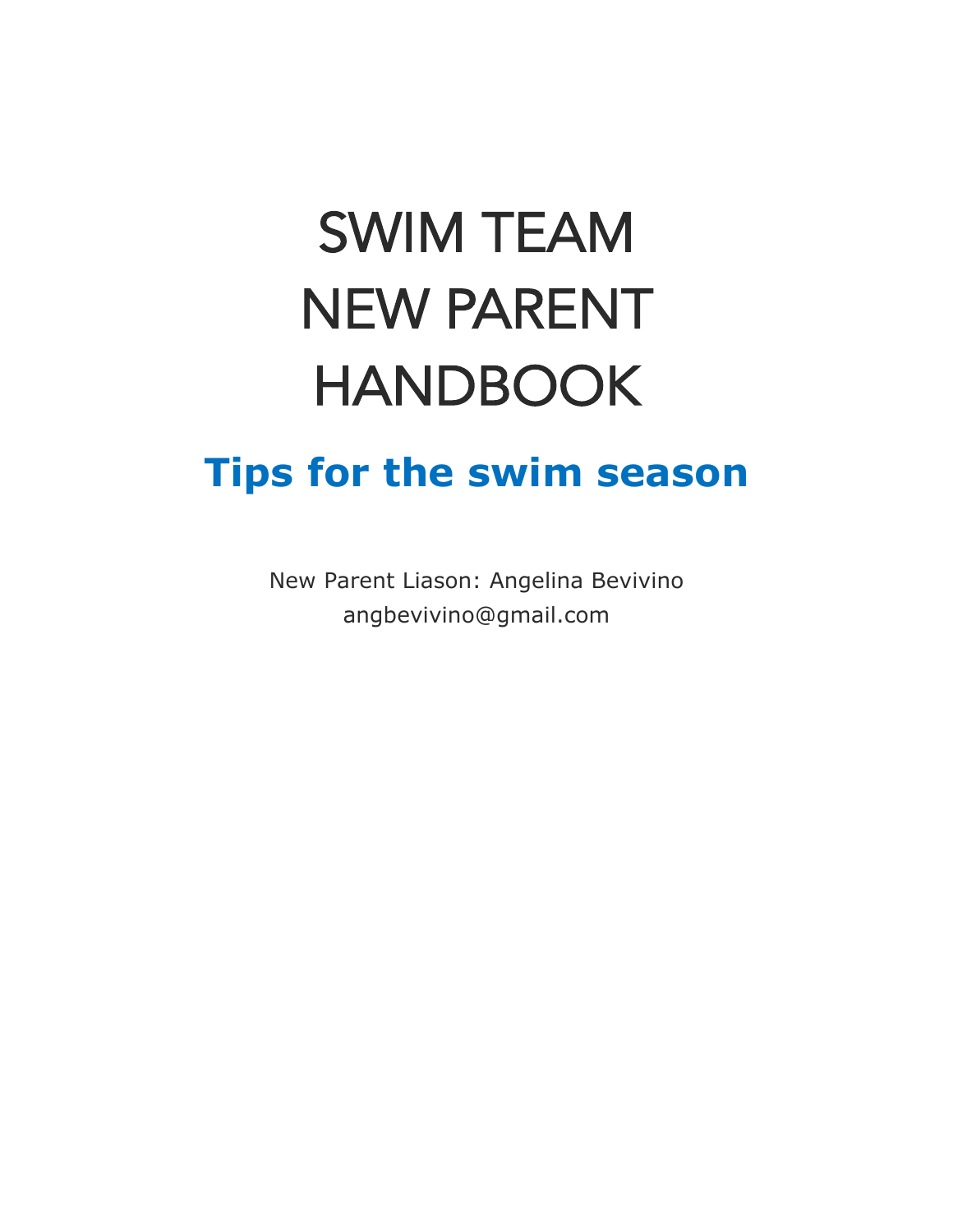## **TABLE OF CONTENTS**

**Meet Sign Outs Explained Dual Meets vs. Invitationals Lineups Explained What are they writing on their arms? What is an IM? How do relays work? What if my child DQs? What to bring to a meet Where to find ribbons after a meet**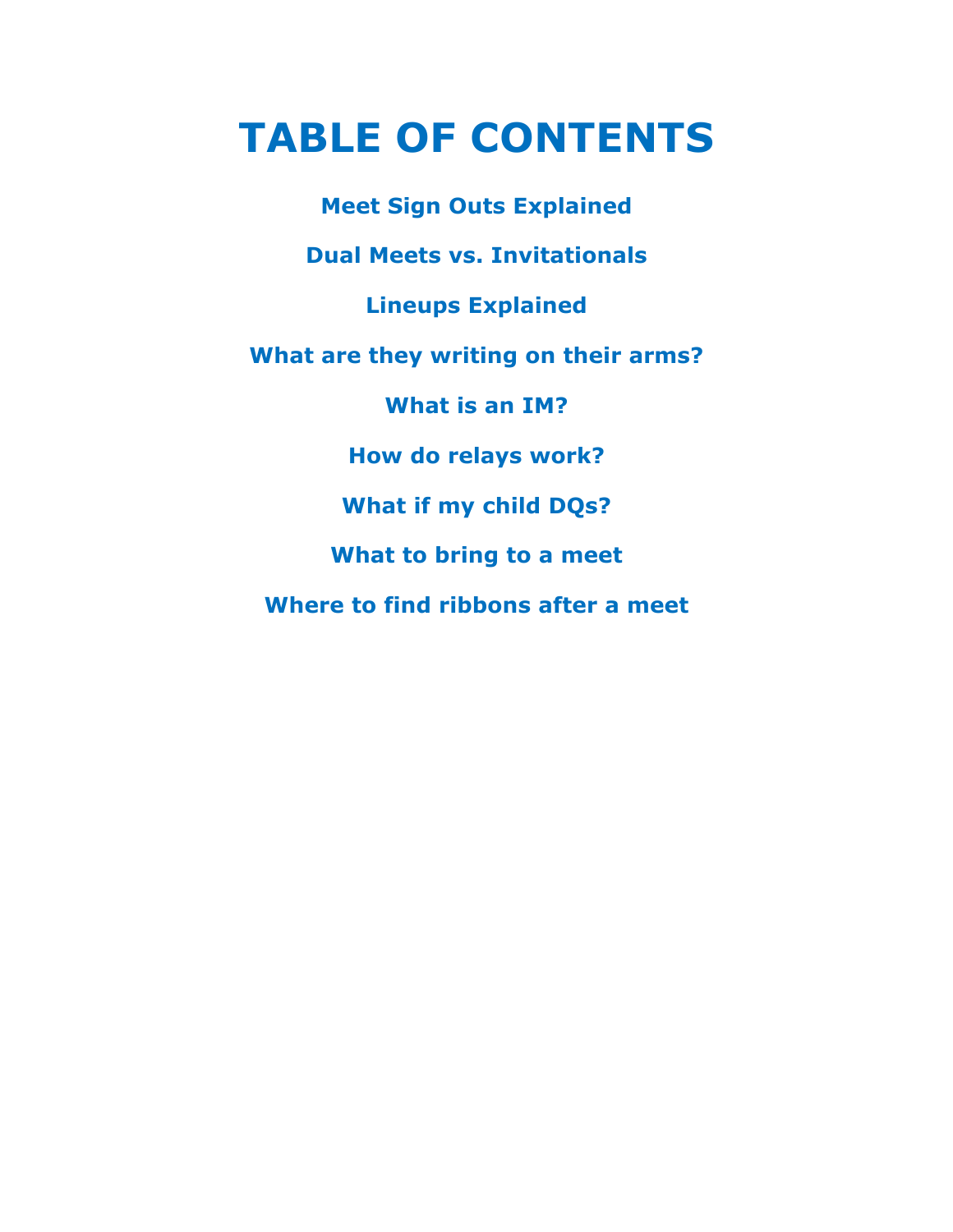## **Meet Sign Outs**

If you have a vacation planned or anything events on Tuesday or Thursday nights (meet nights) from end of June through July, email Coach Kelly **\*\*\*AS SOON AS POSSIBLE\*\*\*** (like now) to advise your child will not be attending the meets those dates. The coaches spend days setting lineups and it helps so much for him to have advanced knowledge on who will be there.

# **Dual vs. Invitational Meets (and what's the difference)**

#### Dual Meets

Dual Meets are meets held between TWO teams. Our swimmers go head to head with another team. Meets are on **Tuesday** and **Thursday** nights beginning at the end of June. Swimmers have to arrive around 5:30pm for warm ups. Meets typically start around 6:30pm and go until 9-9:30pm. Yes! They are about 3 hours long.

Coach Kelly will typically send lineups out either the day before the meet OR at least a few hours before the meet so you know what your child is swimming.

The line up will show you which events, heat and lane your child will swim in. Typically, they will be in anywhere from 2-4 events total including relays. The fastest swimmers will be in the first heat then in subsequent heats by time. There is no additional cost to participate in the dual meets.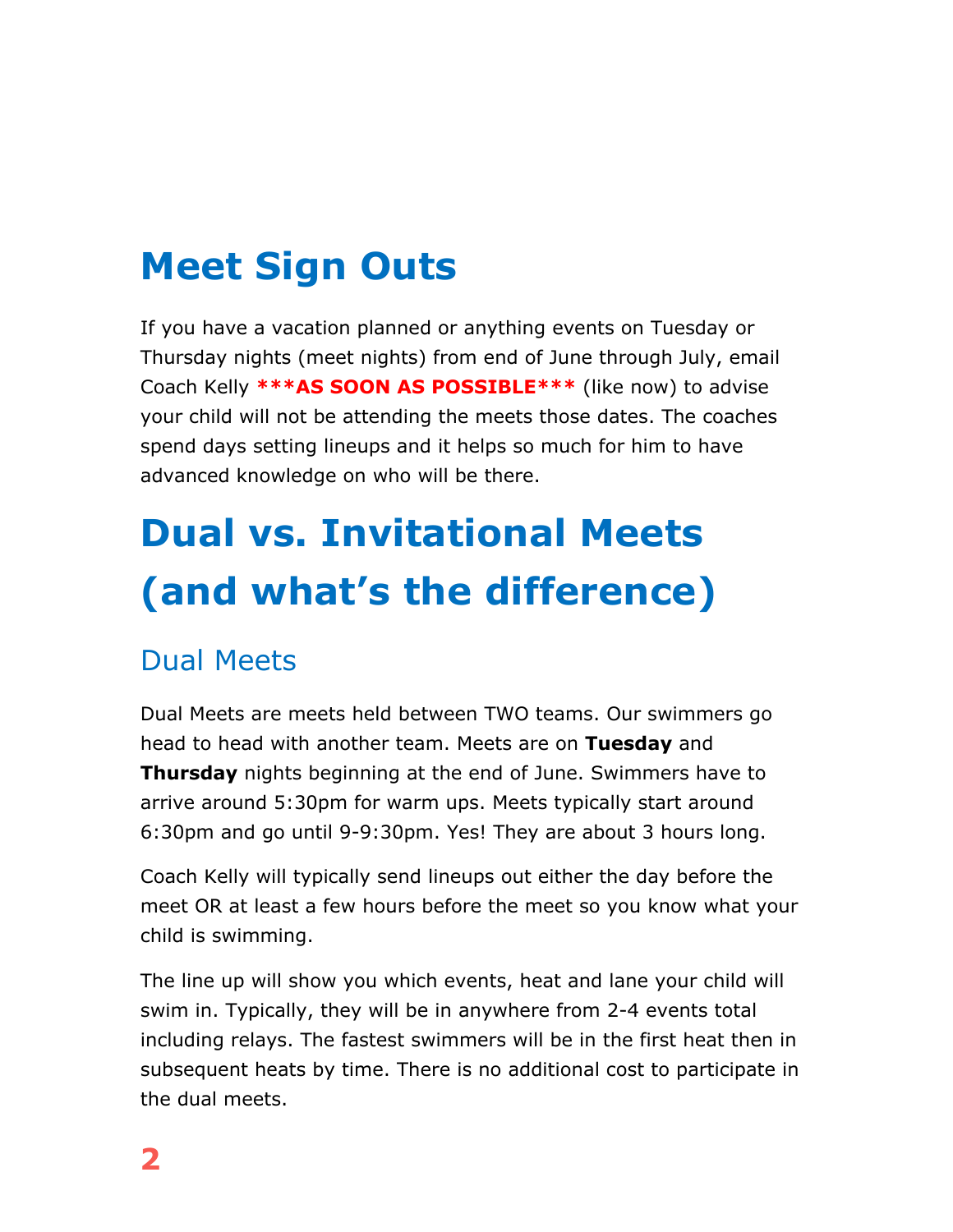#### Invitational Meets

An invitational is an opportunity for your swimmer to swim against any other swimmer in the league who **chooses** to go to that meet. So, there will be 20+ teams represented. Invitationals are typically on Saturday or Sunday mornings for 10U swimmers starting around 7am for warm ups. They can go anywhere from  $2 \frac{1}{2} - 3 \frac{1}{2}$  hours depending on the number of swimmers.

Invitationals are NOT required. They just give your swimmer another chance to drop time and swim against other teams all in one place.

You get to choose which events your child will swim and pay for them via the Active.com portal. Cost is typically \$4 per event. Coach Kelly will send an email out when registration opens for each invitation meet.

## **Lineups Explained**

Lineups are typically emailed before a meet. No matter what, the lineup will be posted on one of the fences or tables at the meet by age group. You'll know where it is because all of the swimmers will be crowded around that area with sharpies in their hands. When it's emailed, it will look like this: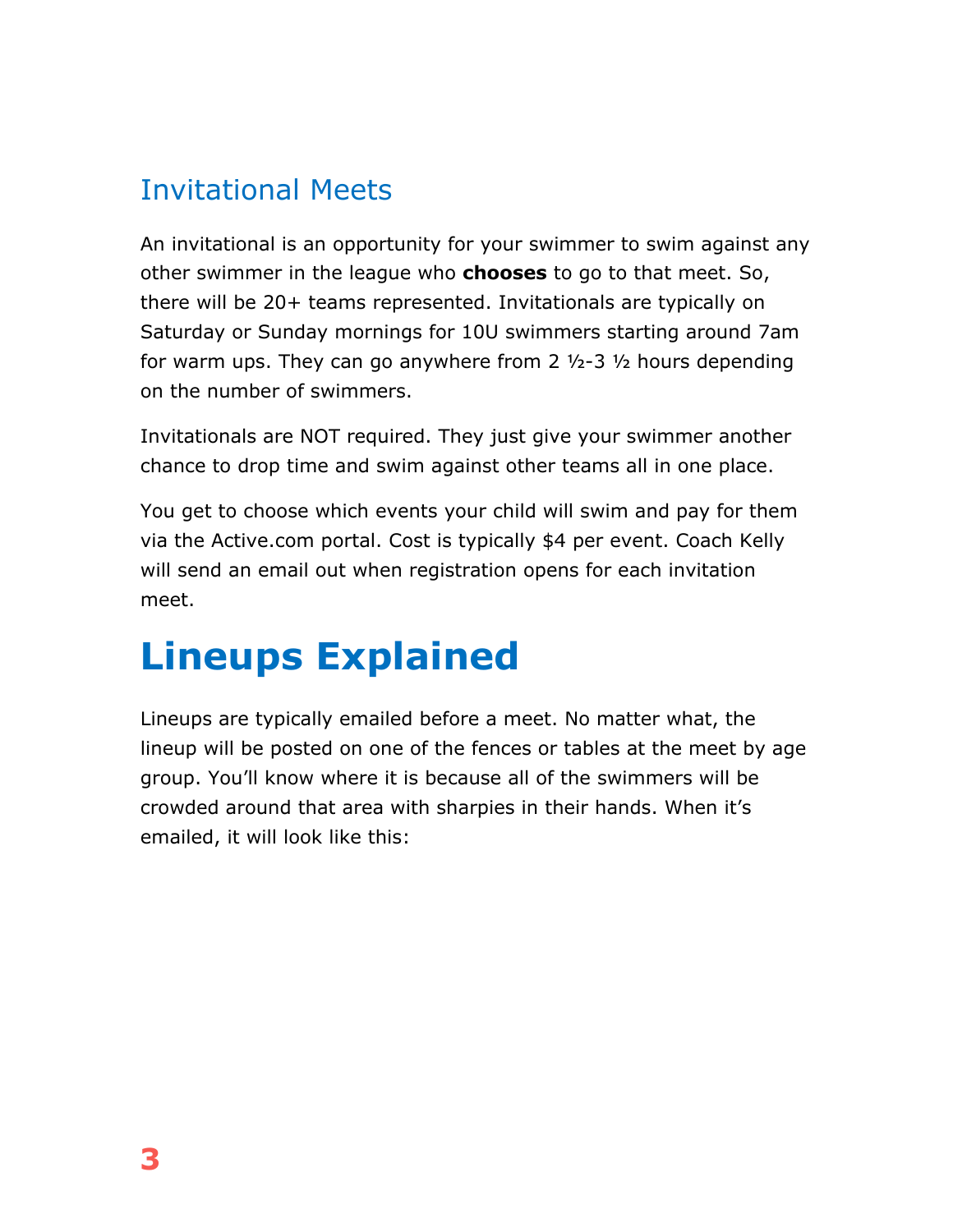| 11 H.J                | WOHICH TO OC URREL ZJ FTY            | ΖW  |  | נוענג      |
|-----------------------|--------------------------------------|-----|--|------------|
| Bevivino, Gianna (10) |                                      |     |  |            |
| #13                   | Women 10 & Under 50 Free             | 1/5 |  | 35.71S     |
| #23                   | Women 10 & Under 25 Breast           | 1/3 |  | 20.69S     |
| #33                   | Women 10 & Under 25 Back             | 1/5 |  | 20.93S     |
| # 52                  | Mixed 10 & Under 100 Free Relay A    | 1/3 |  | 3          |
| Bevivino, Luca (7)    |                                      |     |  |            |
| #11                   | Women 8 & Under 25 Free              | 2/3 |  | $X$ 25.60S |
| #31                   | Women 8 & Under 25 Back              | 3/4 |  | X 34.35S   |
| #41                   | Women 8 & Under 25 Fly               | 2/2 |  | X 42.12S   |
| #51                   | Mixed 8 & Under 100 Free Relay C 1/1 |     |  | 4          |
|                       |                                      |     |  |            |

Find your child's name and take a look at the listing. The # shows the number of the event they are swimming. Then, the type of event will be listed and then you will see something like 1/5 or 3/4 or or 2/6. The first number is the heat they are in. At dual meets, fastest swimmers go FIRST. Just to make things confusing, at invitationals, fastest swimmers go LAST. The number after the / is the lane they are in.

In this example, Luca Bevivino is in event #11 which is the 25 Free. She is in heat 2 swimming in lane 3.

The next section explains how that is translated onto their arms.

# **What are they writing on their arms?**

Because there are so many events with multiple heats, the kids will write the Event, Heat, Lane and Stroke on their arms in sharpie marker so they know what they are swimming. It typically looks like this: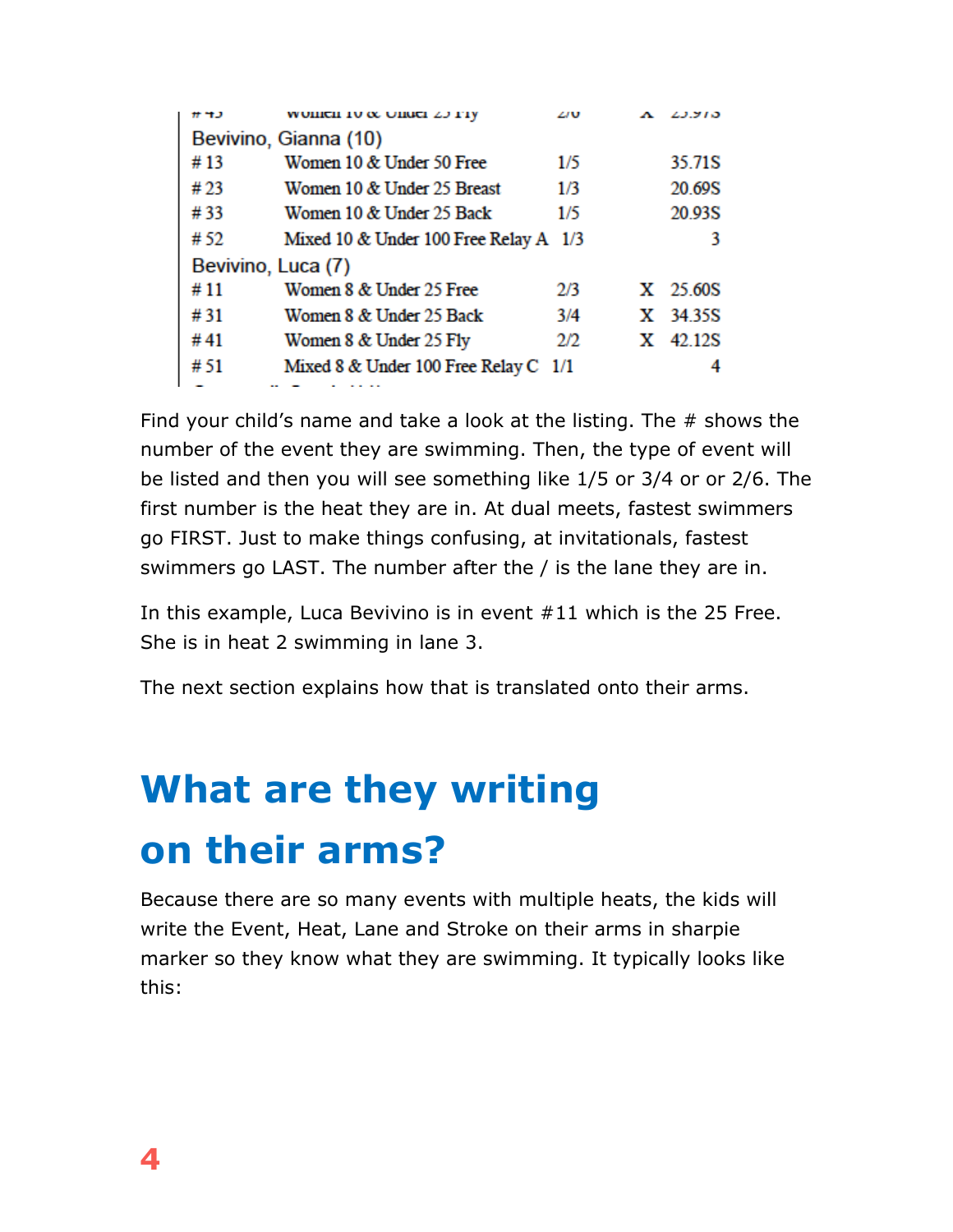

Children 10 and under will be lined up by meet coordinators. It is also sometimes called "ready bench" as that person will be getting the kids lined up on benches in the order in which they will swim so all heats can be brought up to the blocks at once.

Our team will typically be in every other lane (ex. Lanes 1, 3, 5) for an event so they are swimming next to an opposing team's swimmer. Sometimes, the final heat of an event for our youngest swimmers will have only swimmers from one team filling some or all of the lanes. This just gives those young swimmers an opportunity to race.

## **What is an IM?**

The IM is short for Individual Medley. This is where a swimmer swims all four strokes in the following order: Butterfly, Backstroke, Breaststroke, Freestyle. They are ONLY SWAM at invitationals. You will only sign your child up for an IM if they are comfortable with all four strokes and the transitions from one to the other. Ask Coach Kelly if you are wondering whether your child is ready. They can only learn by doing it!

#### **How Do Relays Work?**

At the beginning (after the 18U and 14U 100M Free) and end of each meet, there are relays. The first relay is a Medley Relay. This means that all four strokes are swam. The order of this relay is **Back, Breast, Fly, Free** (think of it as alphabetical order). 10U swim one lap of each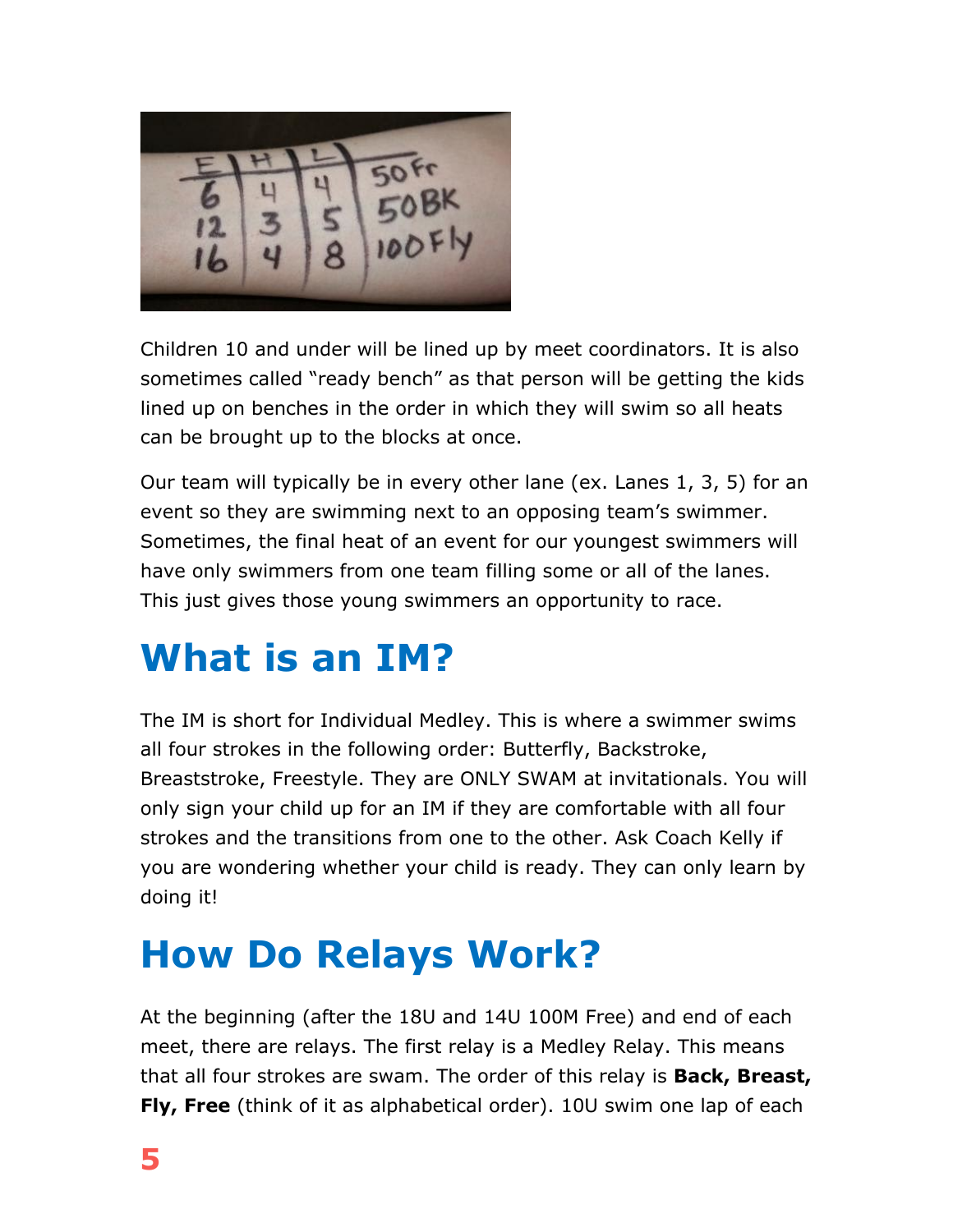so it totals to a 100M relay. Since they only swim one lap of each, you will see swimmers that swim the  $1<sup>st</sup>$  and  $3<sup>rd</sup>$  strokes will be up at the starting blocks and the  $2^{nd}$  and  $4^{th}$  will be on the other end of the pool. Swimmers 11 and up swim two laps of each for a total of 200M so they will all be at the starting blocks. The lineup looks like this:

# 6 Mixed 10 & Under 100 Medley Relay A PSC  $1/3$  $1:10.69S$ 1 Price, Brendon (10) 2 Scholer, Richard (9)<br>3 Dudkina, Elena (9)  $4$  Exler, Grace  $(10)$ 

The very last events of the night will be the Free Relays. All four legs of this relay are **Freestyle**. They are an exciting way to end a meet. The same is true in terms of 10U swimming just one lap of the pool and 11 and up swimmers swimming two laps. So, 10U will have two swimmers at the starting blocks and two at the other side of the pool while 11 and up will all be at the starting blocks.

```
# 54 Mixed 14 & Under 200 Free Relay A PSC
                                                           1/31:54.71S1 Scholer, Heidi (13)
2 Lewis, Matt (14)
3 Goroshko, Julia (13)
4 Mehta, Cameron (14)
```
## **What if my child DQs?**

DQ stands for disqualified and it will happen! Even the very best swimmers DQ on occasion. Whether it's too many dolphin kicks on the start of the breaststroke or they just plain out swim the wrong stroke, a DQ will happen at some point. After the meet, coach Kelly will get a report from the meet which shows him why the swimmer was DQ'd. Send him an email and he'll get right back to you. It's a great